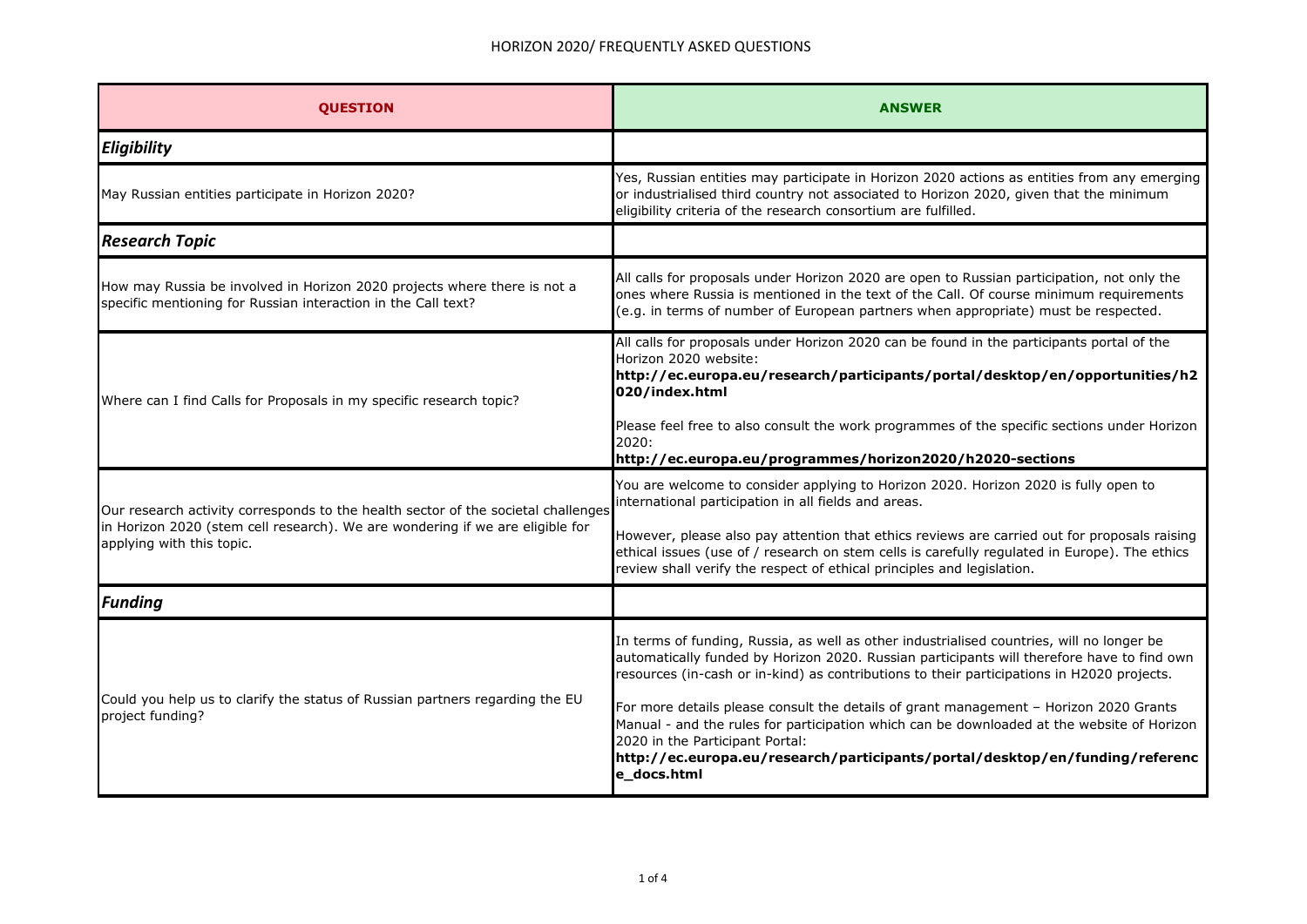| Should the partner from Russia clearly declare the source of funding (their<br>own)?                                              | No, the partner from Russia does not need to declare the source of their own funding.<br>There is a general obligation for <b>applicants</b> to indicate the sources and amounts of EU<br>funding as well as any other funding received or applied for the same action. However, this<br>obligation ONLY exists if they apply for EU funding which is normally NOT the case for<br>Russian entities under Horizon 2020, since like other industrialised countries, Russia is not<br>any longer "automatically" eligible for funding by Horizon 2020. |
|-----------------------------------------------------------------------------------------------------------------------------------|------------------------------------------------------------------------------------------------------------------------------------------------------------------------------------------------------------------------------------------------------------------------------------------------------------------------------------------------------------------------------------------------------------------------------------------------------------------------------------------------------------------------------------------------------|
| Where can I apply for the Russian co-funding?                                                                                     | The sources of the Russian contributions could come from various sources. It is up to the<br>institution to establish their co-funding/sources. The co-funding can be considered in-cash<br>or in-kind (depending on the project and the partner inputs).                                                                                                                                                                                                                                                                                            |
| Is there any plan from the Russian side to try and match funding to certain                                                       | In principle, there is no systematic co-funding mechanism established on the Russian side.                                                                                                                                                                                                                                                                                                                                                                                                                                                           |
| subject areas within the Horizon 2020 research agenda and who the Russian                                                         | Russian participants have to find in-cash or in-kind resources as contributions to their                                                                                                                                                                                                                                                                                                                                                                                                                                                             |
| partners should discuss this with?                                                                                                | participations in H2020 projects from a variety of sources.                                                                                                                                                                                                                                                                                                                                                                                                                                                                                          |
| If Russian researchers submit proposals with their EU partners and are                                                            | Russia, as well as other industrialised countries, will no longer be automatically funded                                                                                                                                                                                                                                                                                                                                                                                                                                                            |
| successful in getting grants, will the fund be partly transferred to Russia?                                                      | under Horizon 2020, therefore funds would also not be partly transferred to Russia.                                                                                                                                                                                                                                                                                                                                                                                                                                                                  |
| Are Russian researchers eligible for funding under the European Research                                                          | ERC grants are open to researchers of any nationality, individual Russian researchers will                                                                                                                                                                                                                                                                                                                                                                                                                                                           |
| Council?                                                                                                                          | therefore be eligible to apply for and, if successful, be awarded an ERC grant.                                                                                                                                                                                                                                                                                                                                                                                                                                                                      |
| Are Russian researchers eligible for funding under mobility and fellowship<br>programmes like the Marie Sklodowska Curie Actions? | The Marie Skłodowska-Curie actions (MSCA) are open to researchers of any nationality.<br>Therefore, individual Russian researchers can receive Marie-Skłodowska-Curie fellowships.<br>As regards Russian organisations, they will not be automatically eligible for funding in MSCA<br>host-driven actions like the Research and Innovation Staff Exchanges (RISE), here they can<br>participate as additional partners but without EU funding.                                                                                                      |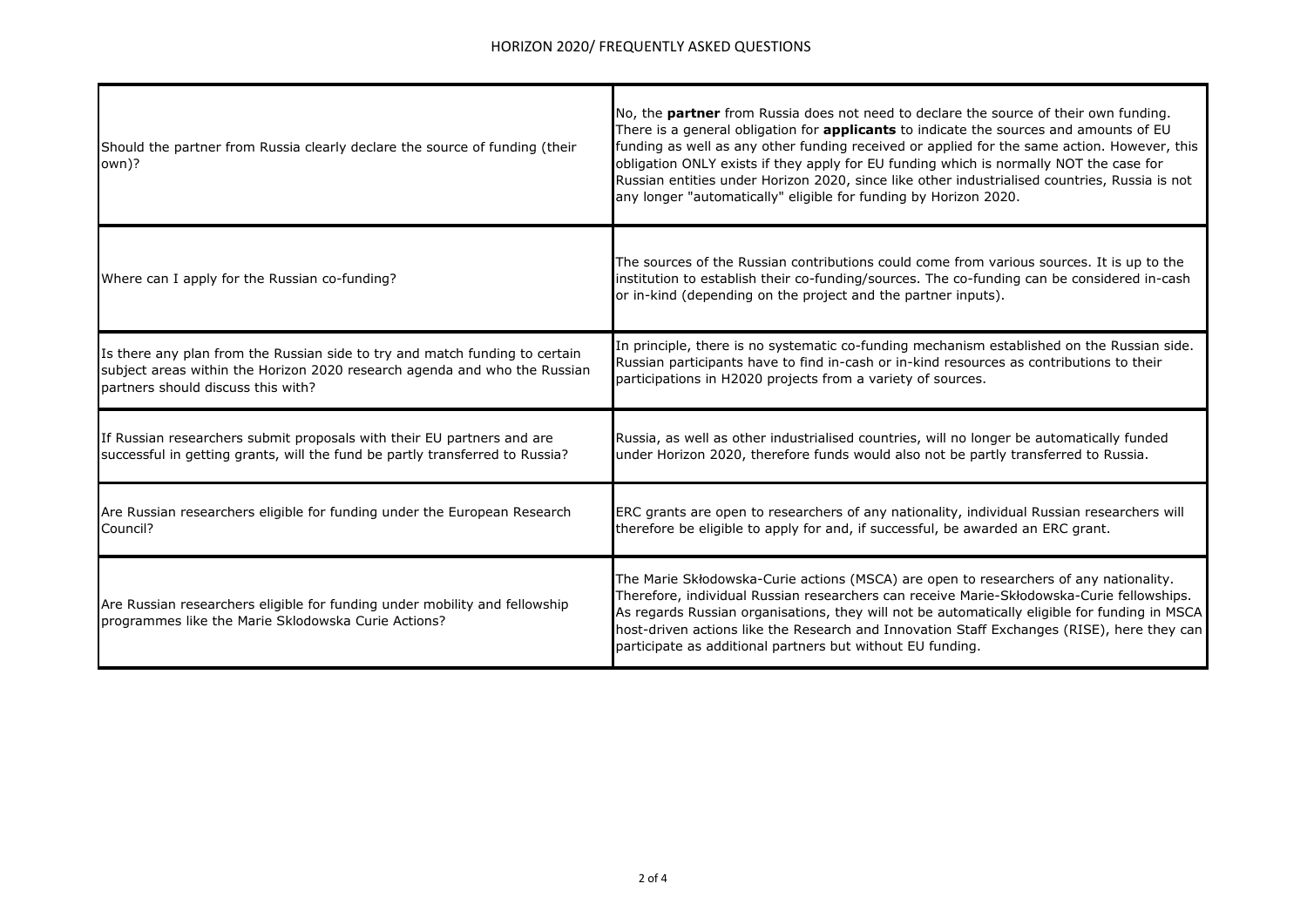| If there is no more funding for Russian entities available, what is then the<br>benefit for my institution to participate in Horizon 2020?                                                                                                          | Participation in Horizon 2020 offers more than simply money to any participating institution.<br>Horizon 2020 strengthens existing and offers the creation of new research and innovation<br>partnerships with Europe. It provides Russian entities access to advanced knowledge, data<br>and up-to-date technology and helps to increase the research quality of each partner in the<br>consortium. Horizon 2020 contributes to the internationalisation of the Russian partner<br>institution and allows the establishment of new international partnerships and networks.<br>Individual Russian researchers can dvelop their scientific careers, learn advanced<br>knowledge and information and experience an international atmosphere in a lab. Finally,<br>Horizon 2020 contributes to the tackling of global challenges and offers solutions to societal<br>challenges in line with the joint priorities of the EU and the Russian Federation, such as<br>nanosystems industry, information and telecommunication technologies, rational use of<br>natural resources, energy efficiency & energy conservation, and others. |
|-----------------------------------------------------------------------------------------------------------------------------------------------------------------------------------------------------------------------------------------------------|-----------------------------------------------------------------------------------------------------------------------------------------------------------------------------------------------------------------------------------------------------------------------------------------------------------------------------------------------------------------------------------------------------------------------------------------------------------------------------------------------------------------------------------------------------------------------------------------------------------------------------------------------------------------------------------------------------------------------------------------------------------------------------------------------------------------------------------------------------------------------------------------------------------------------------------------------------------------------------------------------------------------------------------------------------------------------------------------------------------------------------------|
| <b>Partner Search</b>                                                                                                                                                                                                                               |                                                                                                                                                                                                                                                                                                                                                                                                                                                                                                                                                                                                                                                                                                                                                                                                                                                                                                                                                                                                                                                                                                                                   |
| How can I find a suitable partner for my project?                                                                                                                                                                                                   | There are several supporting tools to find a partner. Please refer to annexed leaflet on HOW<br>TO FIND A PARTNER containing a (non-exhaustive) collection of different partner search<br>tools. You may also contact Russian National Contact Points to ask for support.                                                                                                                                                                                                                                                                                                                                                                                                                                                                                                                                                                                                                                                                                                                                                                                                                                                         |
| <b>Submission of Application</b>                                                                                                                                                                                                                    |                                                                                                                                                                                                                                                                                                                                                                                                                                                                                                                                                                                                                                                                                                                                                                                                                                                                                                                                                                                                                                                                                                                                   |
| How can I submit an application?                                                                                                                                                                                                                    | You can submit your application online via the Participants Portal at the Horizon 2020<br>website.                                                                                                                                                                                                                                                                                                                                                                                                                                                                                                                                                                                                                                                                                                                                                                                                                                                                                                                                                                                                                                |
| Does our consortium need to submit some documents to verify our cooperation<br>relations?                                                                                                                                                           | Details of the rules for submitting a proposal including the minimum number of participants<br>in a consortium and the information requested can be downloaded at the website of Horizon<br>2020 in the Participant Portal where you will find the useful documents:<br>http://ec.europa.eu/research/participants/portal/desktop/en/funding/referenc<br>e_docs.html                                                                                                                                                                                                                                                                                                                                                                                                                                                                                                                                                                                                                                                                                                                                                               |
| Shall the proposal be submitted by the Russian or the foreign participant?                                                                                                                                                                          | Your joint project proposal will be submitted <b>online</b> by the consortium coordinator (the<br>applicant) designated by the consortium members.                                                                                                                                                                                                                                                                                                                                                                                                                                                                                                                                                                                                                                                                                                                                                                                                                                                                                                                                                                                |
| In the Call for Proposals we noticed its deadline within a period of Wednesday<br>11 December 2013 to Tuesday 30 September 2014. We wonder if this means<br>we can apply it in the period and the last chance will be the end of September<br>2014? | Your understanding is correct: the deadline is the last possible moment for submitting<br>proposals, in your case 30 September 2014. You are welcome to submit earlier than the<br>deadline.                                                                                                                                                                                                                                                                                                                                                                                                                                                                                                                                                                                                                                                                                                                                                                                                                                                                                                                                      |
| <b>Project Coordinator</b>                                                                                                                                                                                                                          |                                                                                                                                                                                                                                                                                                                                                                                                                                                                                                                                                                                                                                                                                                                                                                                                                                                                                                                                                                                                                                                                                                                                   |
| Which member of the Consortium is the Project Coordinator?                                                                                                                                                                                          | It is up to the Consortium to designate the Project Coordinator.                                                                                                                                                                                                                                                                                                                                                                                                                                                                                                                                                                                                                                                                                                                                                                                                                                                                                                                                                                                                                                                                  |